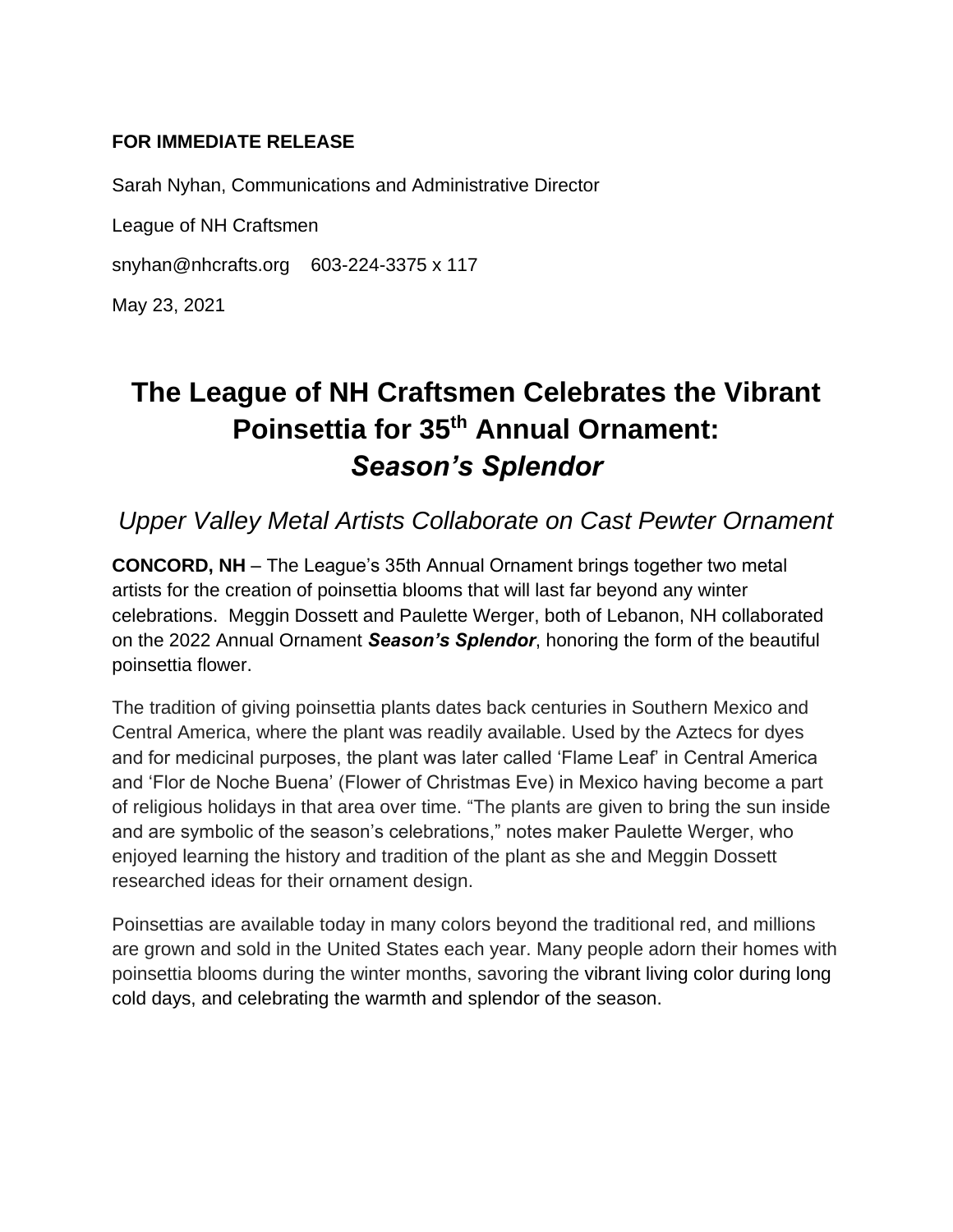The 2022 League ornament comes gift-boxed and sells for \$26. This annual offering is a critical fundraiser for the League that helps support local artists and affiliated League Fine Craft Galleries. The ornament is a thoughtful keepsake to mark any special occasion, milestone, or holiday. Each of these cast pewter ornaments, which capture the eight petals of the poinsettia flower, is hand finished and inscribed by the artists.

Annual ornaments are sold exclusively at the League of NH Craftsmen Fine Craft Galleries, located in Center Sandwich, Concord, Hooksett, Littleton, Meredith, Nashua, and North Conway; in the League's online store; at League Headquarters in Concord, and at the Annual Craftsmen's Fair August 6-14 at the Mount Sunapee Resort in Newbury, NH.

For decades, juried League members have submitted a piece to be considered for the Annual Ornament. Managers of the League of NH Craftsmen Fine Craft Galleries review the designs and select a winner.

## **About the Makers: Meggin Dossett and Paulette Werger**

Meggin Dossett grew up in the midwest, spent time in the Pacific Northwest after college, and has resided in New Hampshire since 2003. "I find that it is absolutely the most satisfying experience taking raw materials such as wire, sheet metal, and stones and creating something lasting and beautiful." Dossett has been a juried member of the League since 2017 and was the maker of the 2019 Annual Ornament, *Tidings of Joy*.

Paulette Werger has been a juried member of the League since 1997 making jewelry, vessels and flatware that draw upon botanical imagery, mythology, and folk tales. "I have an interest in the abstracted patterns commonly found in plant life. Form, texture, and pattern borrowed from my garden are the basis for the collage-like surfaces and simple volumes in my metalwork." states Werger. Paulette Werger collaborated on the Annual Ornament in 2002, 2014 and 2015.

## **About the League of NH Craftsmen**

Our mission is to advance, cultivate and champion excellence in fine craft. The League pursues that mission through educational programming, leadership initiatives, marketplace strategies and support services.